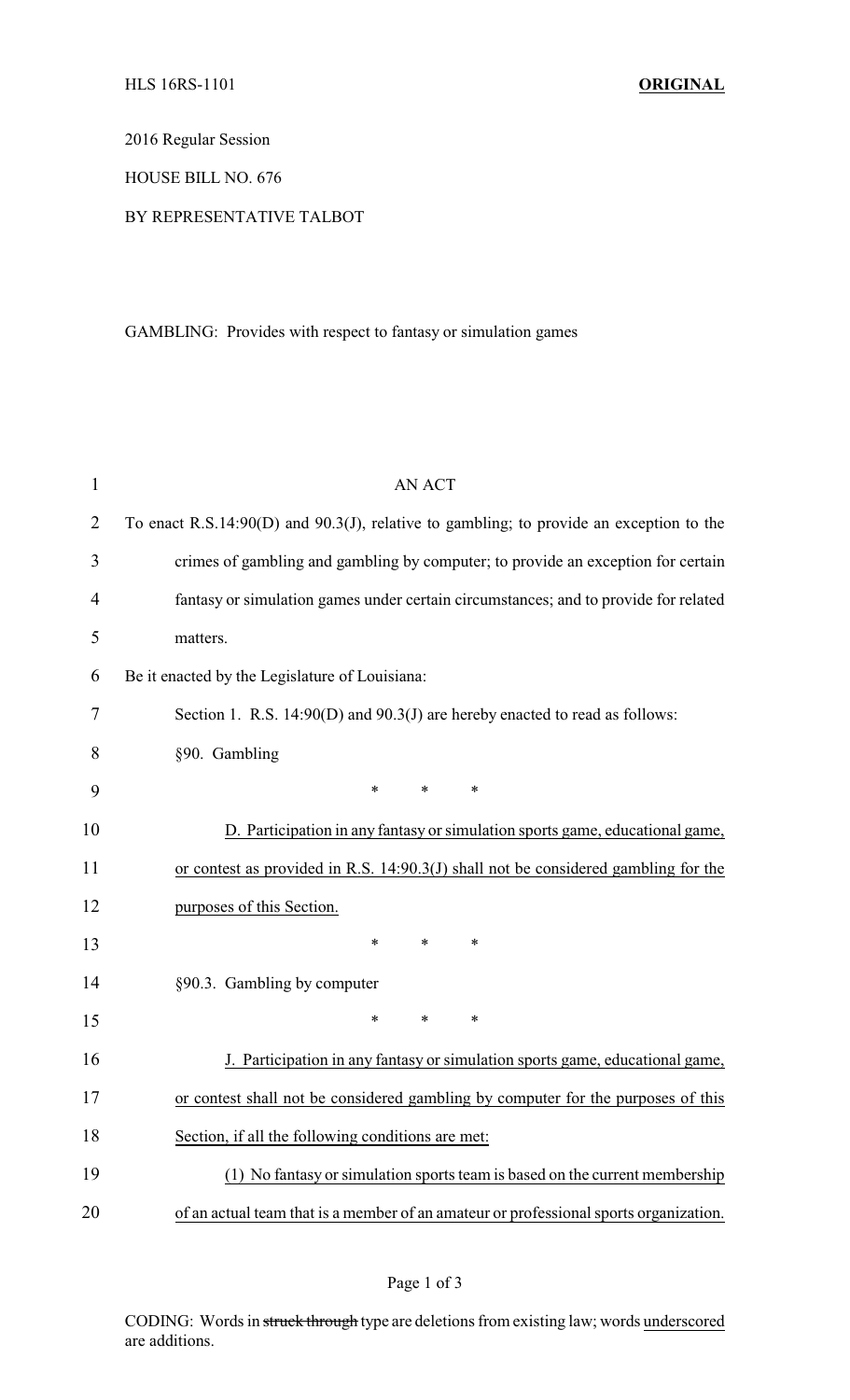| $\mathbf{1}$ | (2) All prizes and awards offered to winning participants are established and       |
|--------------|-------------------------------------------------------------------------------------|
| 2            | made known to the participants in advance of the game or contest, and the value of  |
| 3            | the prizes or awards is not determined by the number of participants or the amount  |
| 4            | of any fees paid by those participants.                                             |
| 5            | All winning outcomes reflect the relative knowledge and skill of the<br>(3)         |
| 6            | participants and are determined predominantly by accumulated statistical results of |
| 7            | the performance of individuals in multiple real-world sporting or other events.     |
| 8            | (4) No winning outcome is based on either of the following:                         |
| 9            | (a) On the score, point-spread, or any performance or performances of any           |
| 10           | single real-world team or any combination of such teams.                            |
| 11           | (b) Solely on any single performance of an individual athlete in any single         |
| 12           | real-world sporting or other event.                                                 |
|              |                                                                                     |

## DIGEST

The digest printed below was prepared by House Legislative Services. It constitutes no part of the legislative instrument. The keyword, one-liner, abstract, and digest do not constitute part of the law or proof or indicia of legislative intent. [R.S. 1:13(B) and 24:177(E)]

| HB 676 Original | 2016 Regular Session | Talbot |
|-----------------|----------------------|--------|
|-----------------|----------------------|--------|

**Abstract:** Authorizes "fantasy football" and other fantasy or simulation games by providing an exception for these games to certain gambling offenses.

Present law provides for the crimes of gambling and gambling by computer.

Proposed law provides an exception to the crimes of gambling and gambling by computer for the participation in any fantasy or simulation sports game, educational game, or contest by computer if all the following conditions are met:

- (1) No fantasy or simulation sports team is based on the current membership of an actual amateur or professional sports team.
- (2) All prizes and awards offered to winning participants are established and made known to the participants in advance of the game or contest, and their value is not determined by the number of participants or the amount of any fees paid by those participants.
- (3) All winning outcomes reflect the relative knowledge and skill of the participants and are determined predominantly by accumulated statistical results of the performance of individuals in multiple real-world sporting or other events.
- (4) No winning outcome is based on either of the following:
	- (a) On the score, point-spread, or any performance or performances of any single real-world team or any combination of such teams.